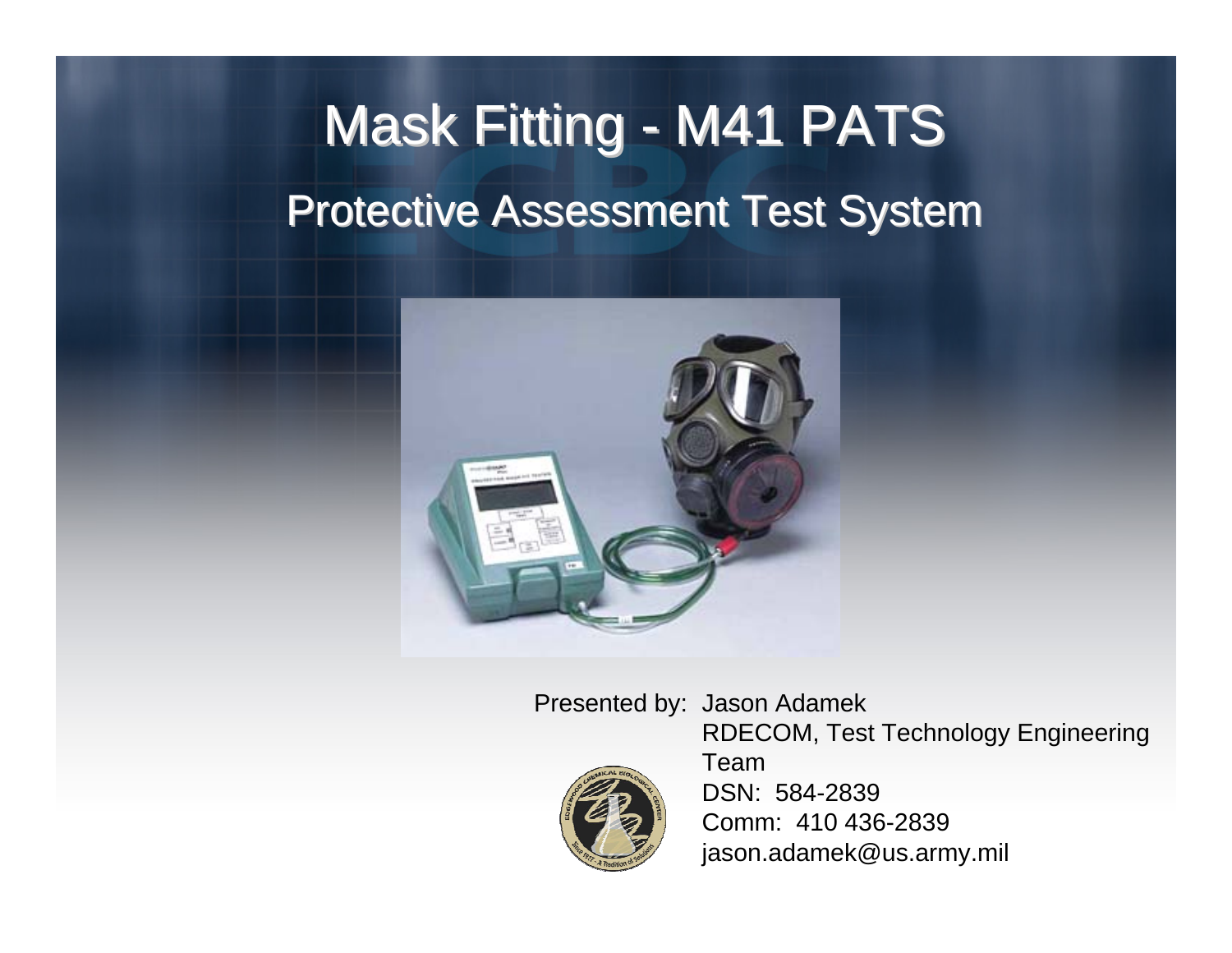### M41 PATS

- Commercial Off-the-Shelf Device That Measures How Well a Protective Mask Fits a Soldier's Face.
- Tests the Seal Between the Mask and the Soldier's Face.
- Provides a Quantitative Indication of Mask Fit in Minutes.
- • Rugged, Portable, Durable for Field Use.



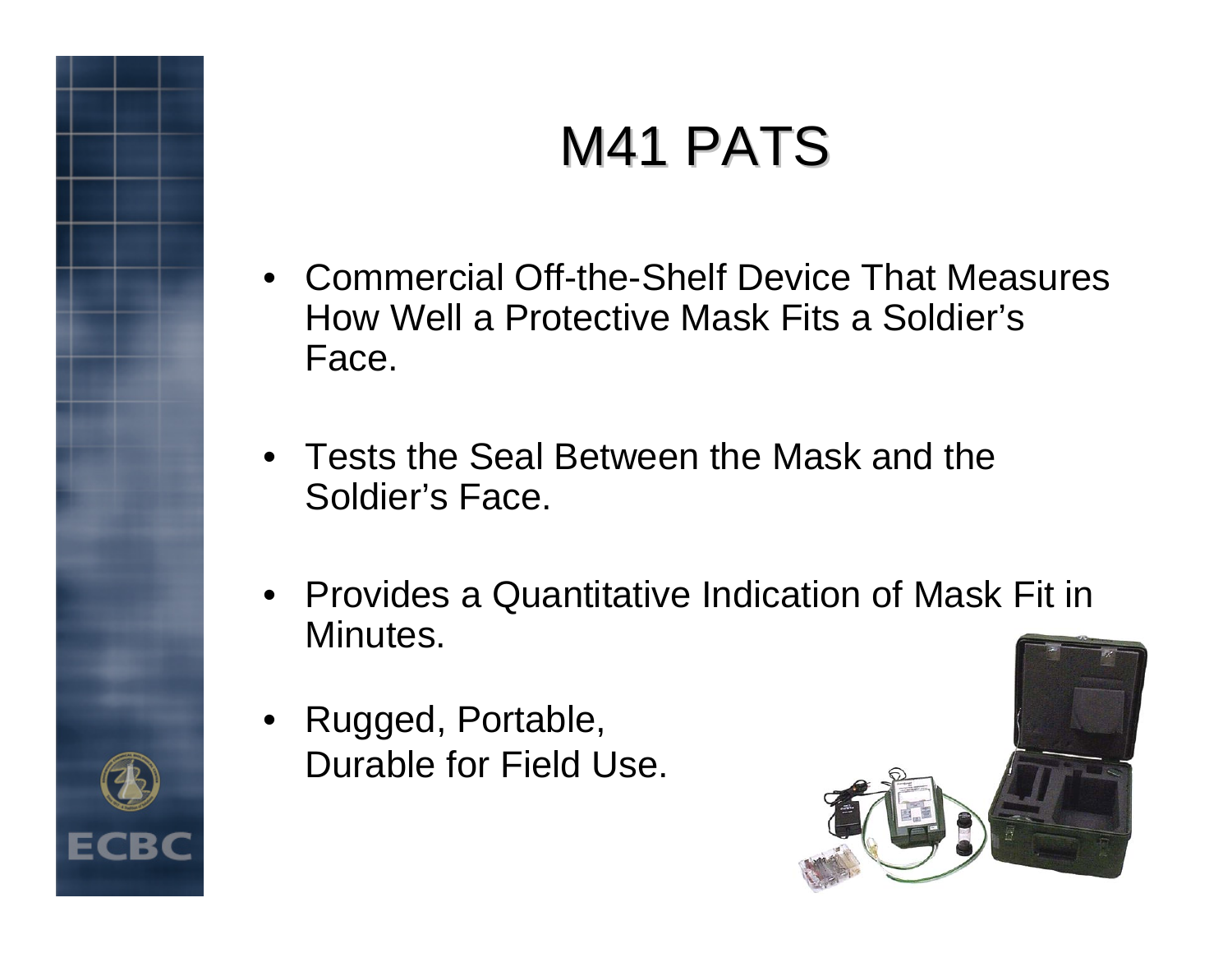# M41 PATS - What Does It Do?

- Samples Air Inside the Mask and Outside the Mask.
- Counts Particles in the Air (0.02 – 0.2 micron range).
- Calculates Fit Factor as Follows:





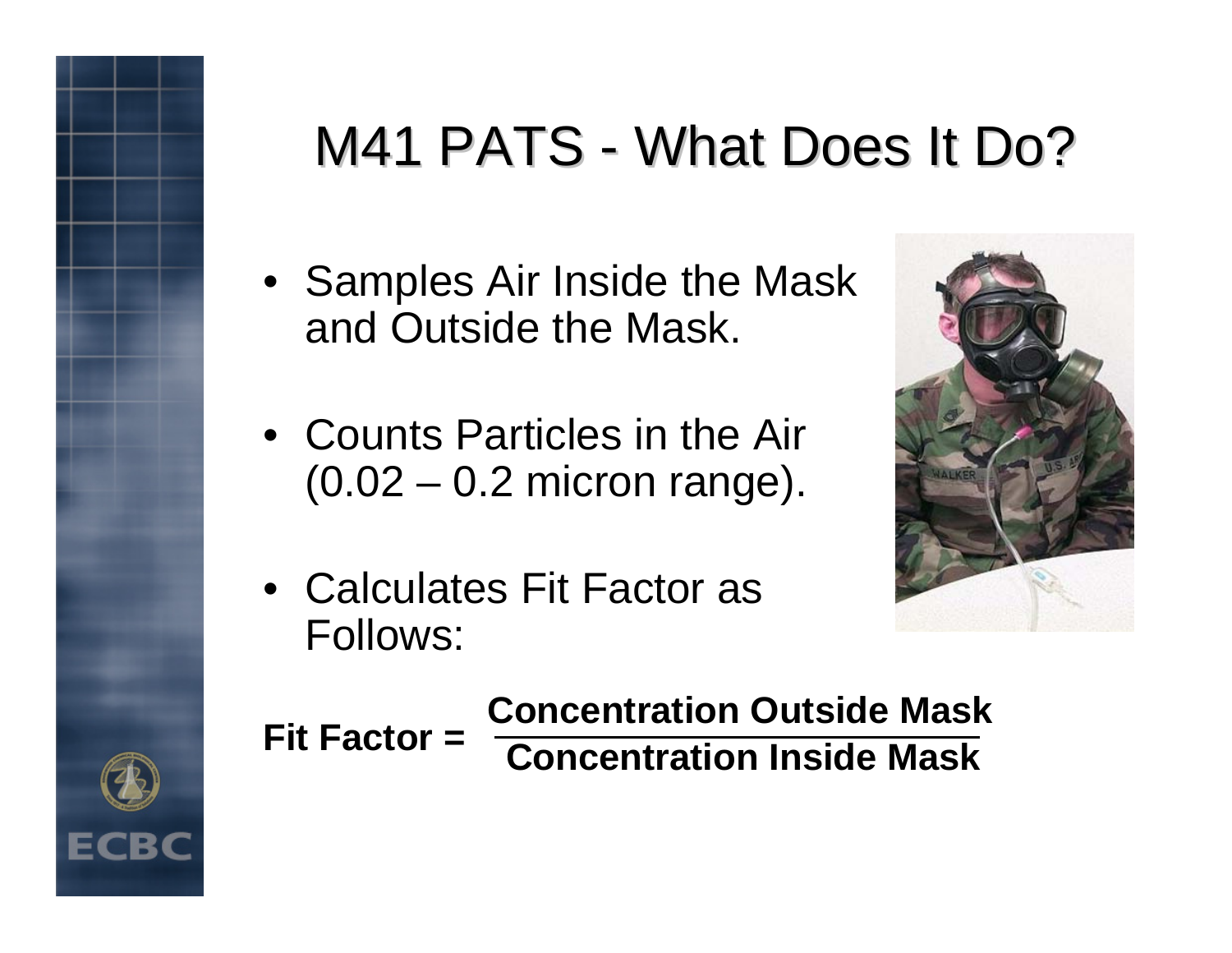# M41 PATS - How Does It Work?

- Condensation Nucleus Counter (CNC).
- Condenses Evaporated Alcohol on Airborne Particles.
- Alcohol Droplets Scatter Light from Laser Source.



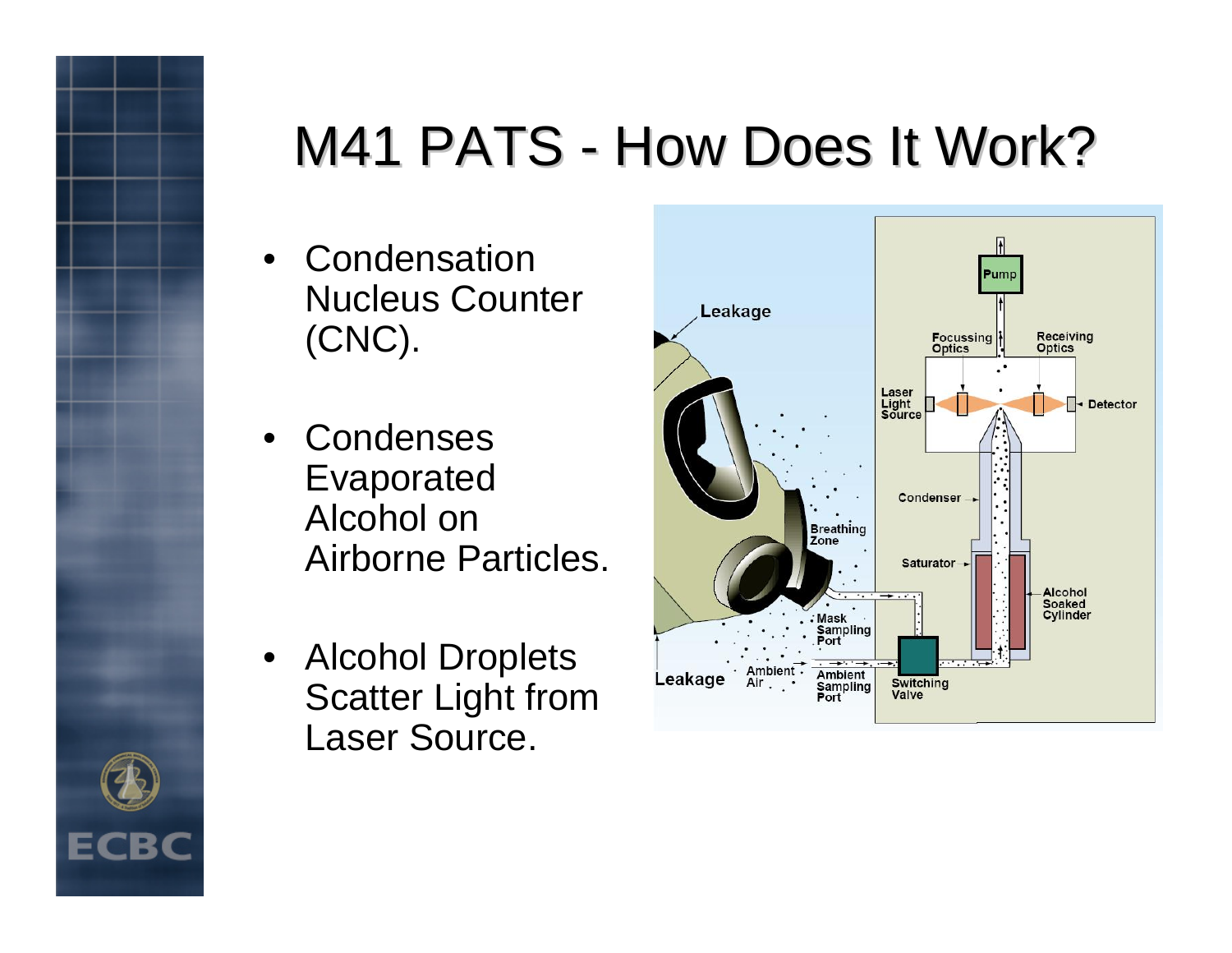## M41 PATS – Benefits to the Military

- Verifies That Soldiers Are Getting The Best Possible Protection From Their Assigned Mask.
- Helps Assign Properly Sized Masks.
- Instills Confidence in Soldiers That Their Mask Protects Them.



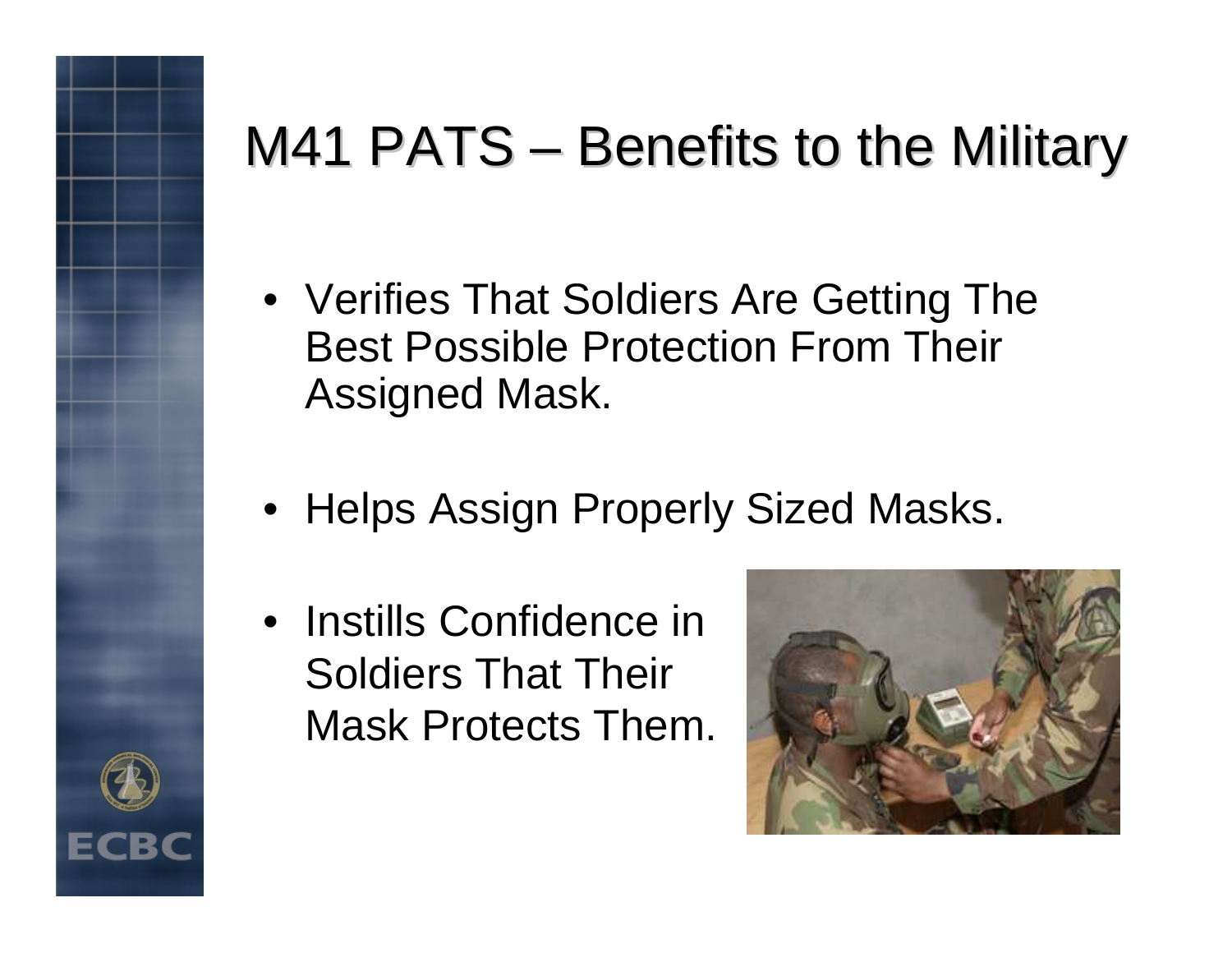# M41 PATS - Background

- Manufacturer: TSI Inc., Minneapolis, MN sole source contractor
- Quantity: 11,135 units across the Services
- •Users: Army (9897), Air Force (635), Marines (469), Navy (19), other (115)
- Unit cost: \$6374 (FY05)
- Support: Organic Redstone, AL, and Parmesans, Germany
- •History:

Type classified limited production (urgent) - Dec 1990

Type classified - Oct 1993

Production initiated - FY93

Follow-on contract - FY03

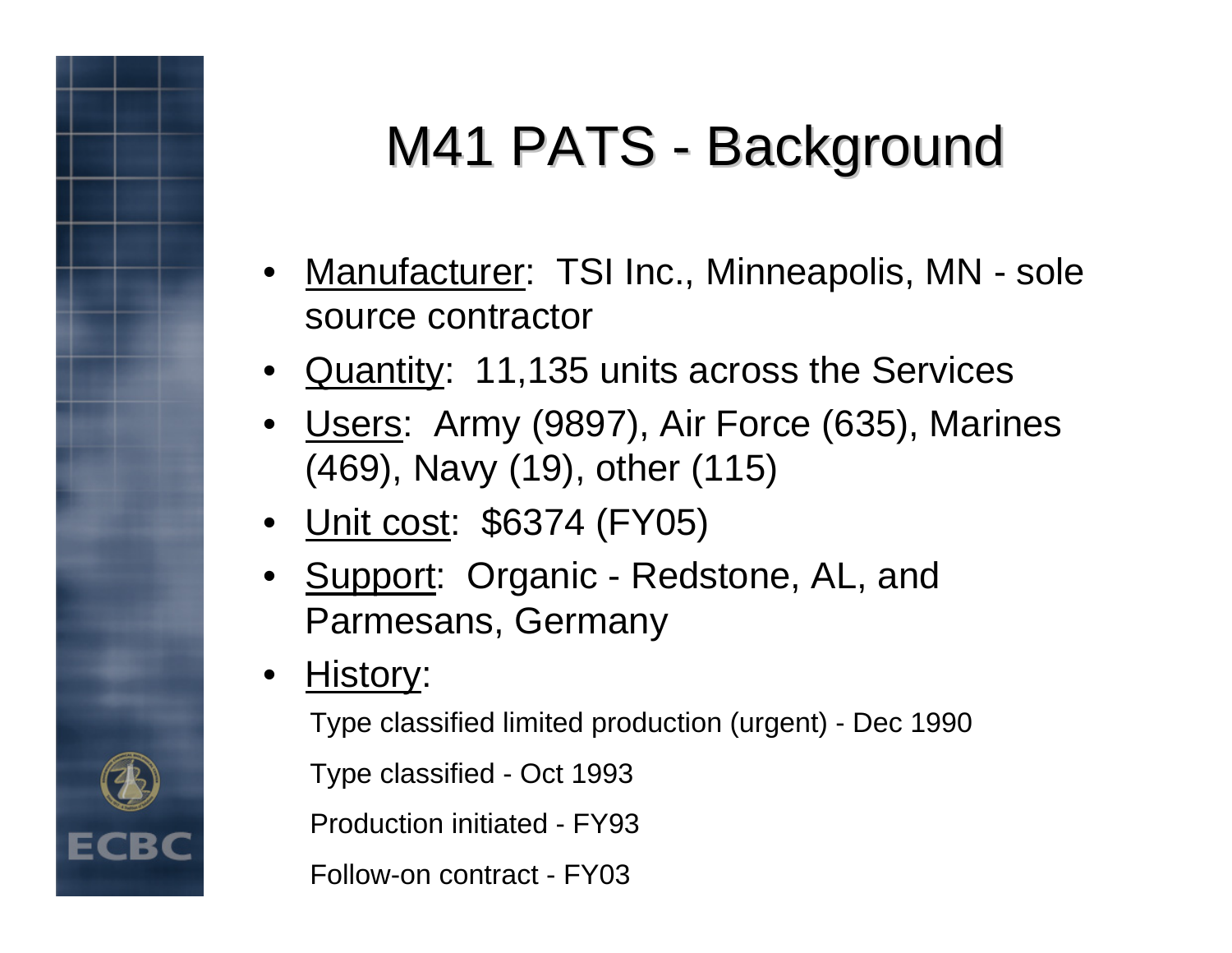#### M41 PATS -Specs

### **Specifications**

### **Size** Instrument Carrving case Weight Instrument Carrying case Fit factor range Particle concentration range Particle size range Test duration (per exercise) Power requirements  $AC$ Battery Temperature range Operation Storage Sample flow rate Alcohol Hours of operation per charge Alcohol type Pass/fail settings

Factory recalibration interval

Warranty

240 mm  $\times$  190 mm  $\times$  140 mm 410 mm  $\times$  380 mm  $\times$  250 mm

> $1.9 \text{ kg}$  $10 \text{ kg}$ 1 to greater than 50,000 0.01 to 500,000 particles/cm<sup>3</sup>  $0.02$  to greater than 1  $\mu$ m 40 seconds

115 VAC or 230 VAC, 50/60 Hz, dual-voltage AC power supply Optional

0 to  $38^{\circ}$ C -40 to  $70^{\circ}$ C 0.7 lpm (nominal)

8 hours at 21°C Reagent grade isopropyl User-selectable One year One year on workmanship and materials

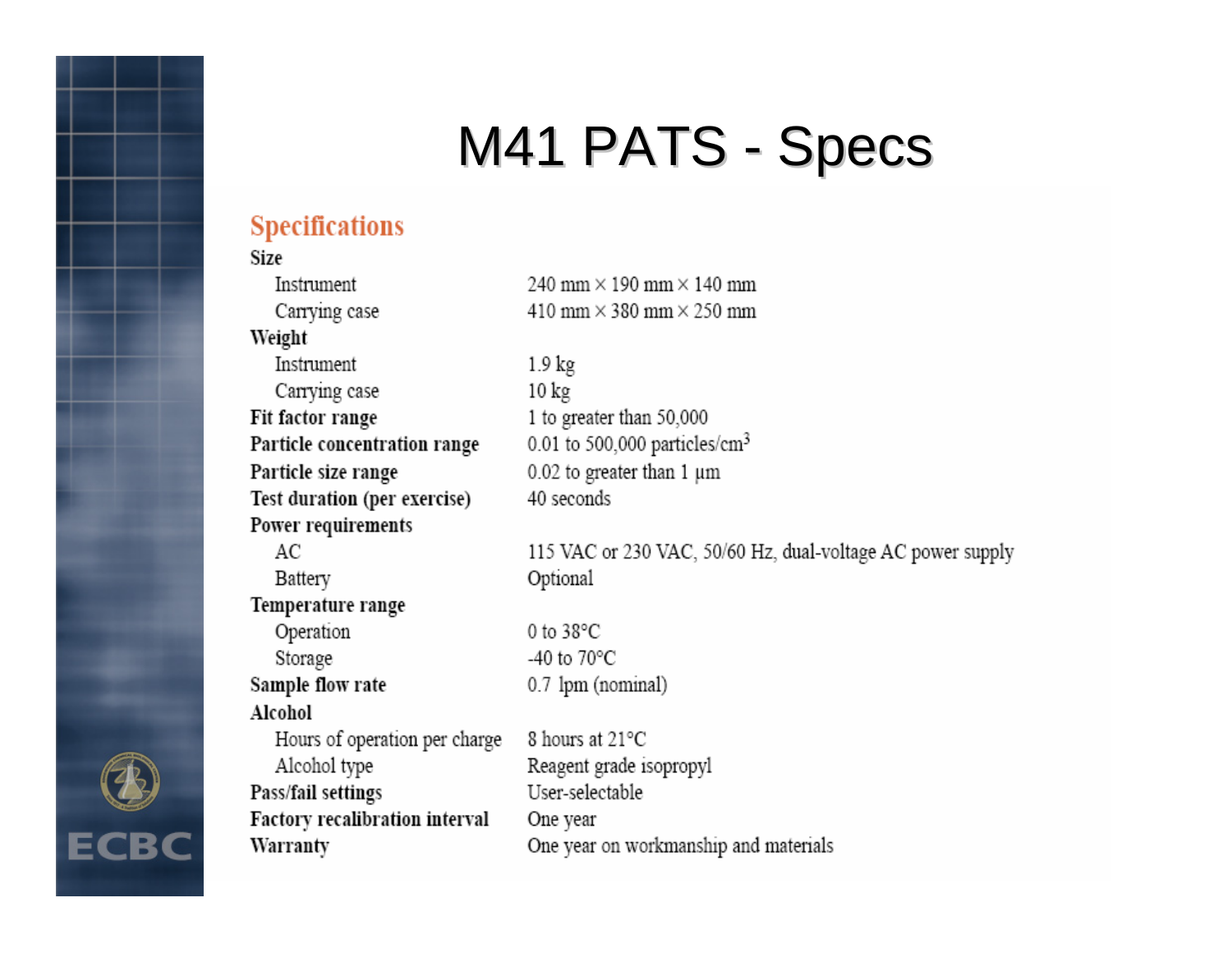#### M41 PATS -Video



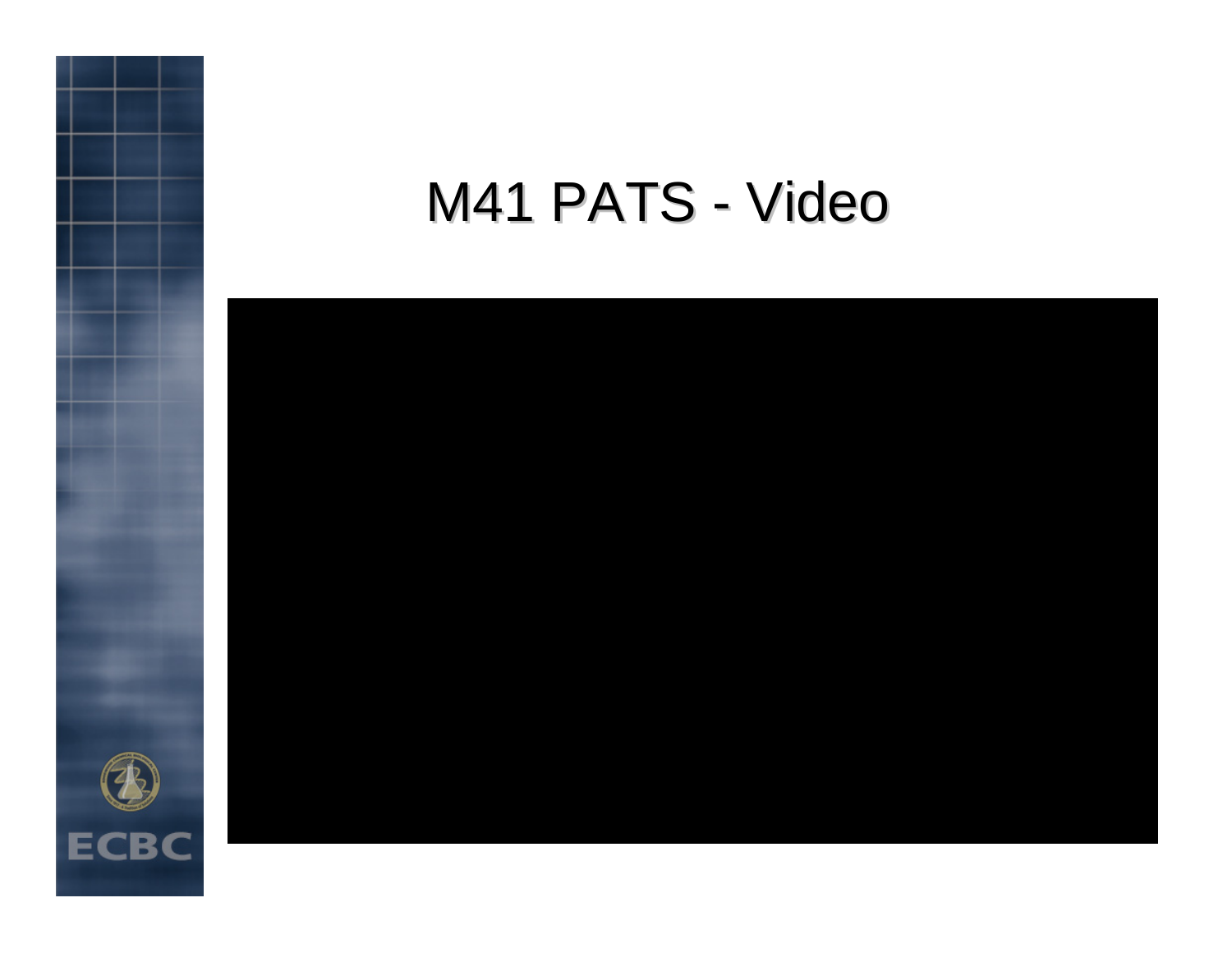### M41 PATS – Recent Developments

- Operations and Support Cost Reduction effort to reduce costs associated with the nonrechargeable lithium manganese dioxide battery.
- Created an alternative alkaline battery pack that uses 8 standard D-cell batteries.
- Potential savings of \$2.5 M per year.



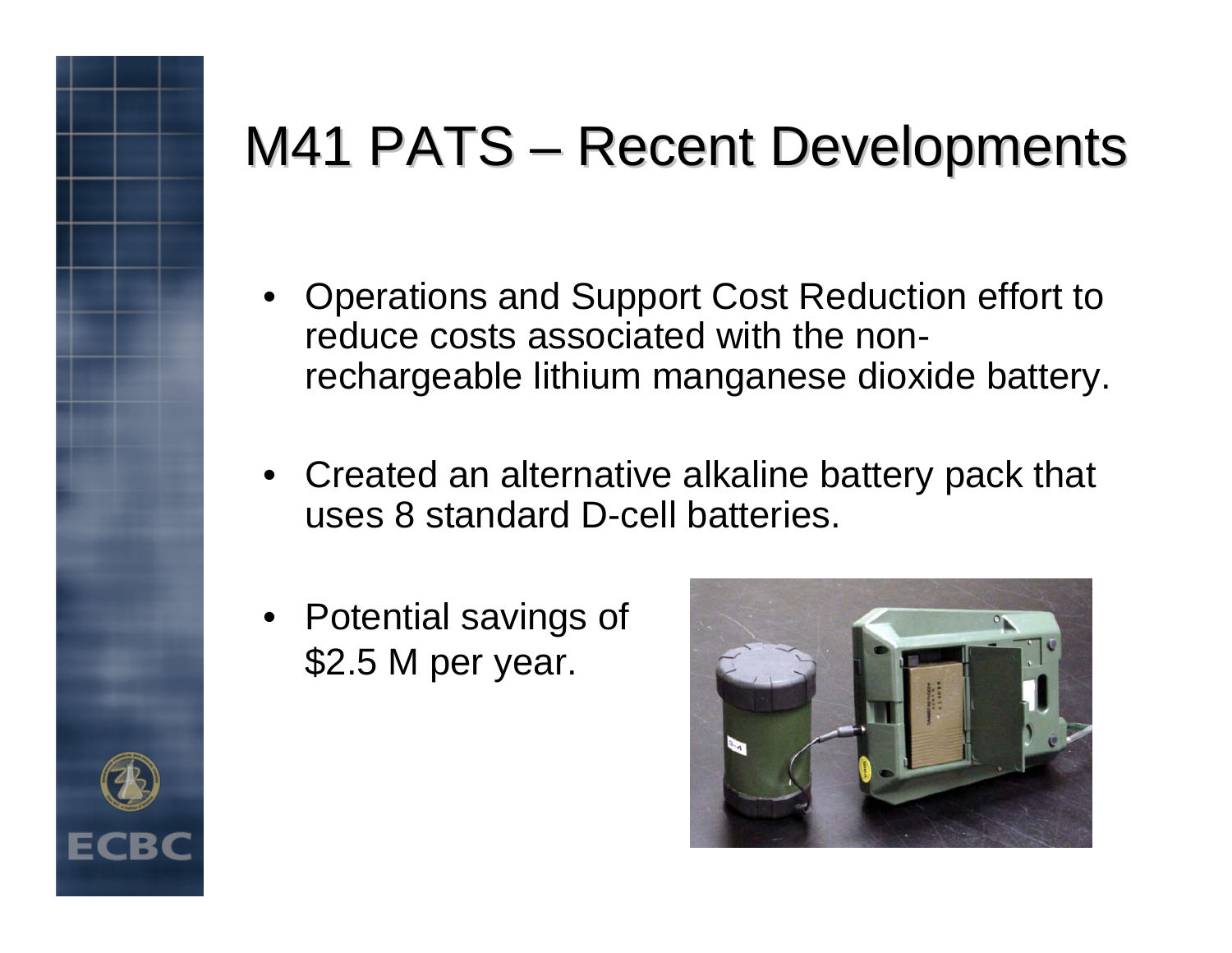## M41 PATS – Recent Developments

- Operations and Support Cost Reduction effort to reduce costs associated with calibration and maintenance procedures.
- Currently on an 18-month calibration cycle.
- • Developing time-of-use meter, total-particlescounted meter, and embedded diagnostics to monitor performance of major components.
- Switch to a more usage-based or as-needed service schedule.
- Estimated cost savings of \$5 Million over 10 years.